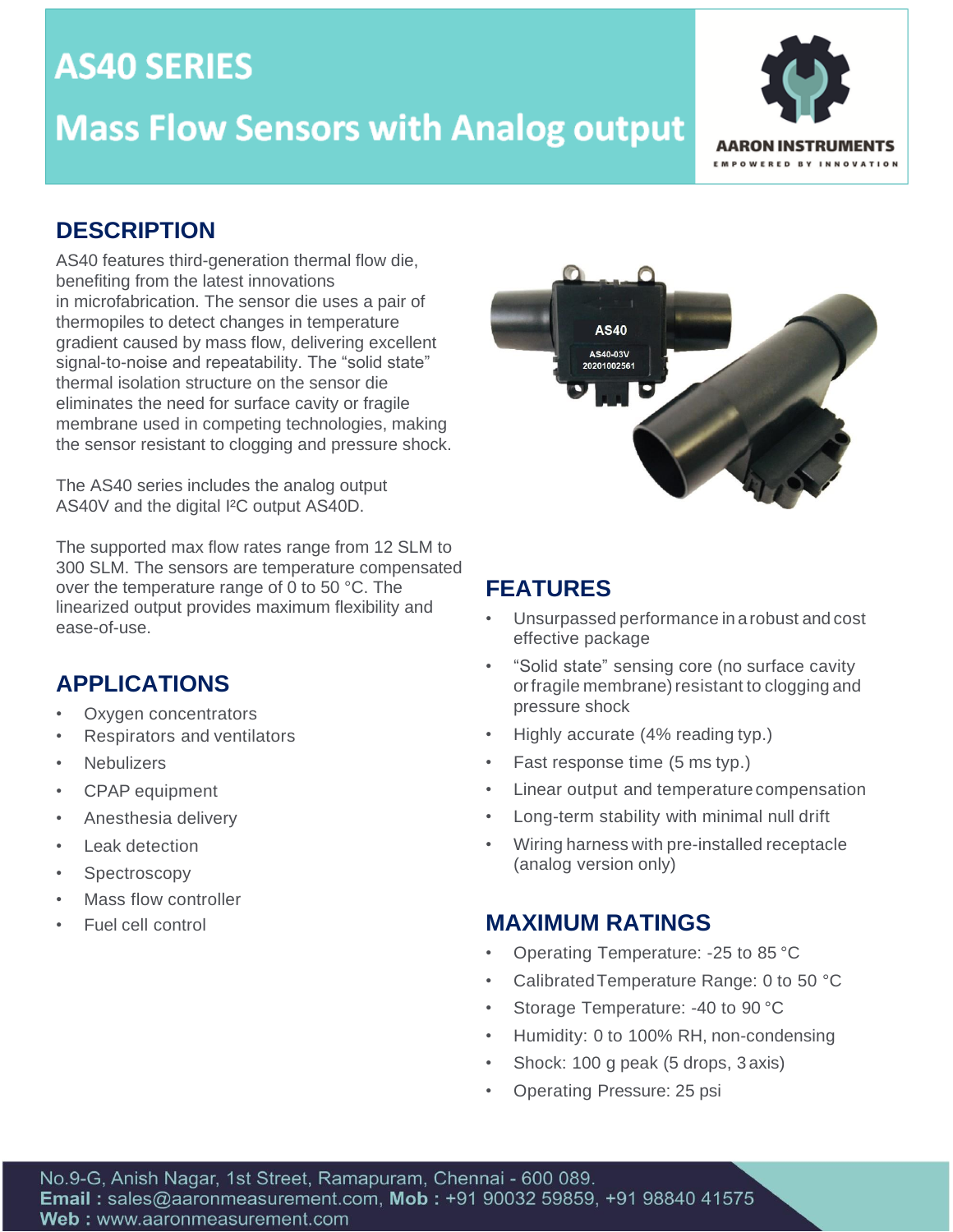# **AS40 SERIES Mass Flow Sensors with Analog output**



## **SPECIFICATIONS**

| Test Conditions: Vin=10±0.01VDC, Ta=25°C. Relative Humidity: 40% <rh<60%< th=""></rh<60%<> |                  |              |            |             |                                                                  |
|--------------------------------------------------------------------------------------------|------------------|--------------|------------|-------------|------------------------------------------------------------------|
| <b>SPECIFICATIONS</b>                                                                      | <b>MIN</b>       | <b>TYP</b>   | <b>MAX</b> | <b>UNIT</b> | <b>CONDITIONS</b>                                                |
| AS40-03                                                                                    | $\mathbf 0$      |              | 12         | <b>SLM</b>  |                                                                  |
| AS40-04                                                                                    | $\mathbf 0$      |              | 20         | <b>SLM</b>  |                                                                  |
| AS40-05                                                                                    | $\mathbf 0$      |              | 35         | <b>SLM</b>  |                                                                  |
| AS41-00                                                                                    | $\mathbf 0$      |              | 50         | <b>SLM</b>  |                                                                  |
| AS41-01                                                                                    | $\mathbf 0$      |              | 100        | <b>SLM</b>  |                                                                  |
| AS41-02                                                                                    | $\mathbf 0$      |              | 150        | <b>SLM</b>  |                                                                  |
| AS41-03                                                                                    | $\mathbf 0$      |              | 200        | <b>SLM</b>  |                                                                  |
| AS41-04                                                                                    | $\mathbf 0$      |              | 300        | <b>SLM</b>  |                                                                  |
| AS41-05                                                                                    | $\boldsymbol{0}$ |              | 250        | <b>SLM</b>  |                                                                  |
|                                                                                            |                  |              |            |             |                                                                  |
| Output Voltage (V) <sup>2</sup>                                                            |                  | $1$ to $5$   |            | <b>VDC</b>  |                                                                  |
| Null Voltage (V)                                                                           | 0.95             | $\mathbf{1}$ | 1.05       | <b>VDC</b>  |                                                                  |
| Output Count (D)                                                                           |                  | 256 to 16124 |            | Count       |                                                                  |
| <b>Null Count</b>                                                                          | 156              |              | 356        | Count       |                                                                  |
| <b>Null Drift</b>                                                                          |                  |              | 0.2        | % F.S.      | Per year                                                         |
| Repeatability                                                                              |                  | 0.1          |            | % F.S.      |                                                                  |
| Accuracy <sup>3</sup>                                                                      |                  | $1\%$        |            | F.S.        | 0 to 25% F.S.                                                    |
|                                                                                            |                  | 4%           |            | Reading     | 25 to 100% F.S.                                                  |
| Resolution (D)                                                                             |                  | 14           |            | Bit         |                                                                  |
| Response Time <sup>4</sup>                                                                 |                  | 5            |            | mSec        |                                                                  |
| Supply Voltage (V)                                                                         | $6\phantom{1}$   | 10           | 16         | Vdc         |                                                                  |
| Supply Voltage (D)                                                                         | 4.75             |              | 16         | Vdc         |                                                                  |
| Current                                                                                    |                  | 21           | 26         | mA          |                                                                  |
| <b>Wetted Materials</b>                                                                    |                  |              |            |             | Silicon carbide, epoxy, PPE+PE, FR4, and silicone as static seal |

1. SLM: standard liter per minute. Standard conditions: 0 °C and 1 atmosphere.

2. V refers to the analog version of AS40, and D refers to the digital I2C version.<br>3. Maximum deviation in output from nominal over the entire calibrated flow range

3. Maximum deviation in output from nominal over the entire calibrated flow range and temperature range. Errors include offset, full scale span, linearity, flow hysteresis, repeatability and temperature effects over the compensated temperature range.

4. 10% to 90% rise time of the flow sensor to electrically respond to any mass flow change. May be affected by the pneumatic interface.

No.9-G, Anish Nagar, 1st Street, Ramapuram, Chennai - 600 089. Email: sales@aaronmeasurement.com, Mob: +91 90032 59859, +91 98840 41575 Web: www.aaronmeasurement.com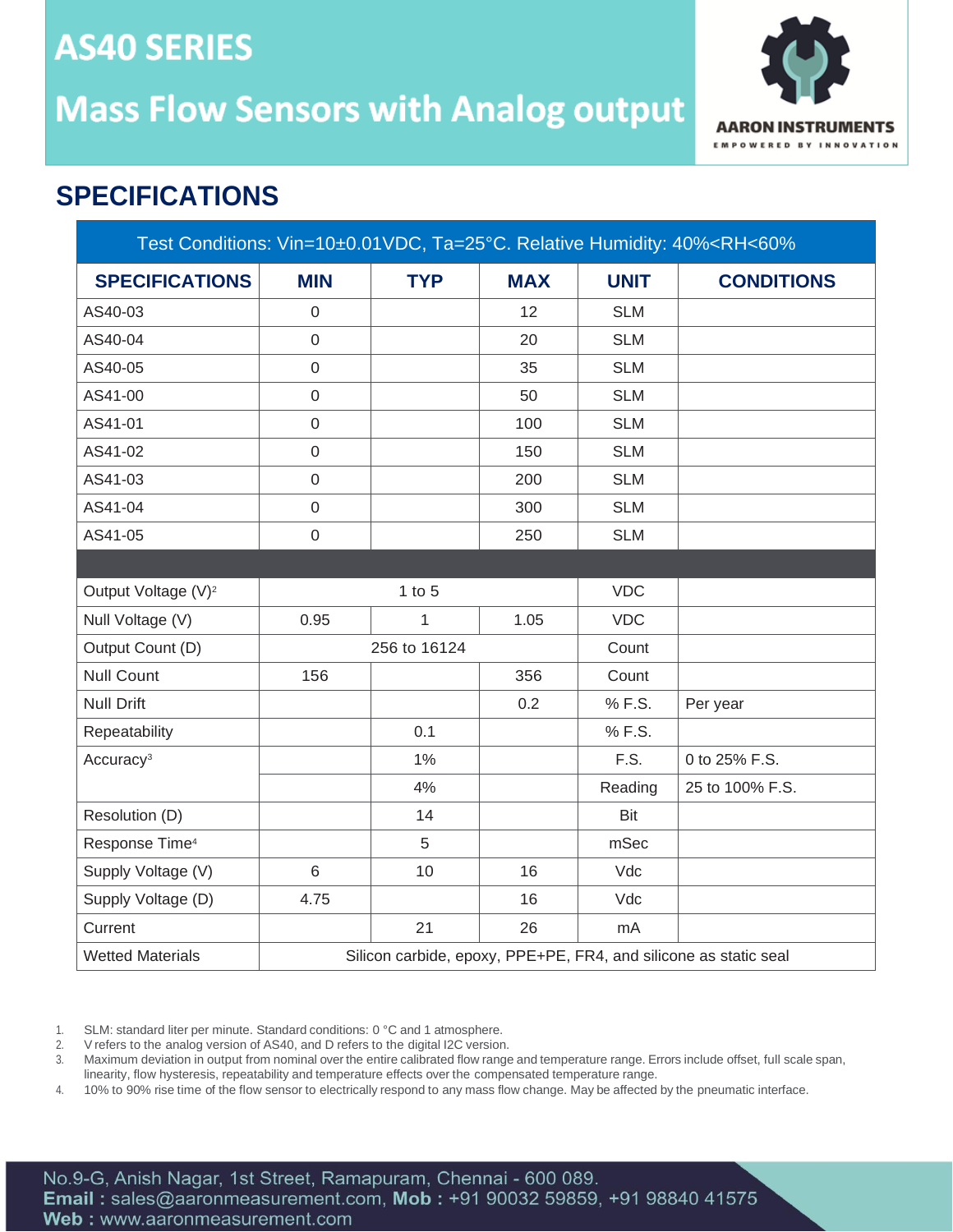# **AS40 SERIES Mass Flow Sensors with Analog output**



## **OUTPUT DESCRIPTION**

### **For AS40V**

Flow Rate =  $[(Vout - 1 V) / 4 V]$  x Full Scale Flow Rate

For example, for AS41-01V full scale flow rate is 100 SLM. When Vout reads 3 V, the Flow Rate is: [(3 V - 1 V)/4V x 100 SLM] =50 SLM

#### **For AS40D**

Flow Rate = [(Count - 256) / 15868] x Full Scale Flow Rate For example, for AS41-01D full scale rate is 100 SLM. When digital output reads 10000, the Flow Rate is:  $[(10000 - 256)/15868 \times 100$  SLM $] = 61.41$  SLM

\*Contact us for I ²C Communication app note.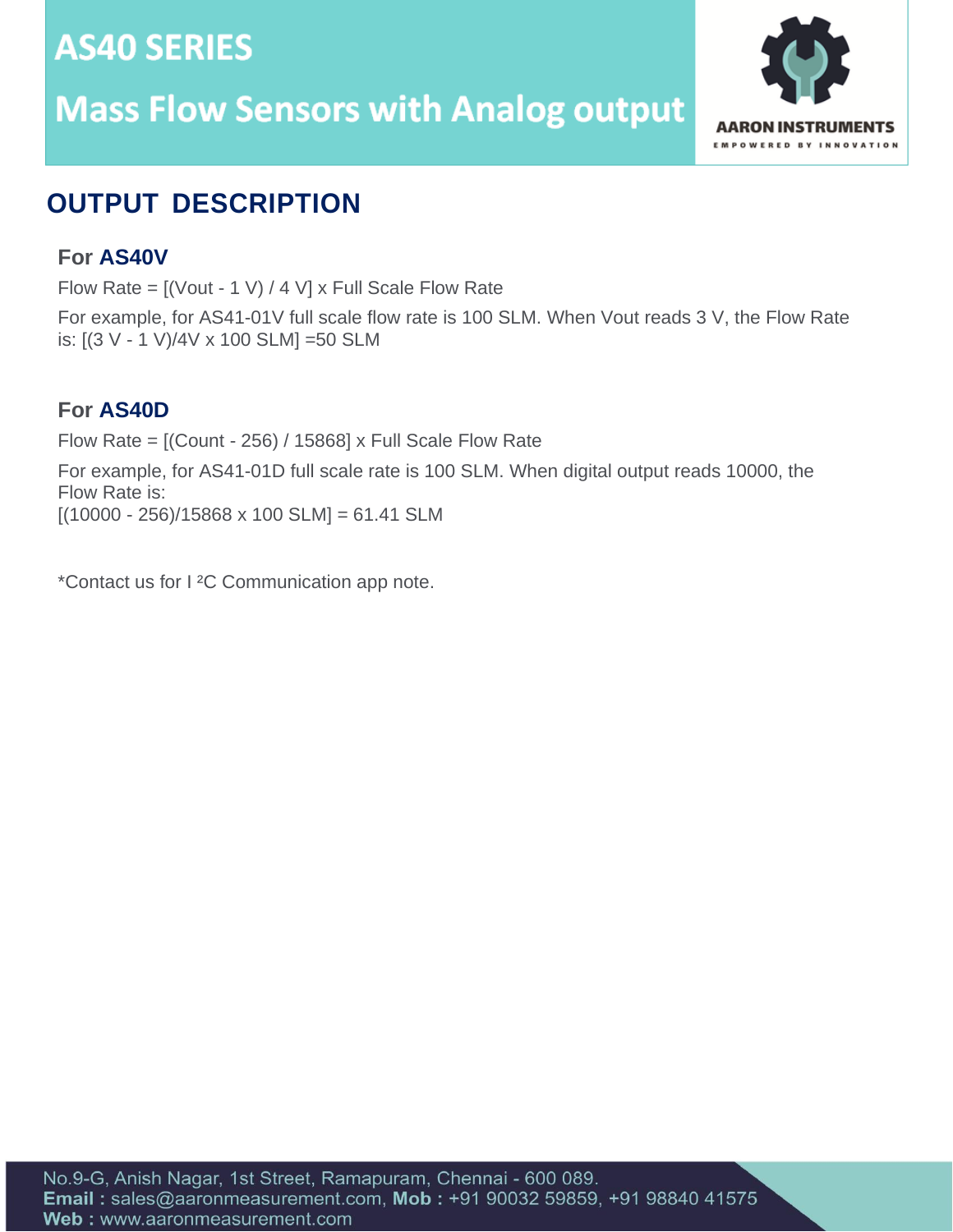**AS40 SERIES** 

**Mass Flow Sensors with Analog output** 



## **PACKAGE DIMENSIONS**

**AS40V**







#### **Notes:**

1. Mating connector with 30 cm pigtail is provided 2. Colorscheme:Vout-white, Vin - red, GND - black 3. Mating connector:JST XHP-3 or Equivalent 4. Fitting: 22 mm medical connector per ISO 5356 5. Unit: mm





 $10.2$ 

ĮŢ

45.15

42.4

1. Matingconnector:AMP 487545-2 orEquivalent 2. Fiting: 22 mmmedical connector per ISO 5356 3. Unit: mm

No.9-G, Anish Nagar, 1st Street, Ramapuram, Chennai - 600 089. Email: sales@aaronmeasurement.com, Mob: +91 90032 59859, +91 98840 41575 Web: www.aaronmeasurement.com